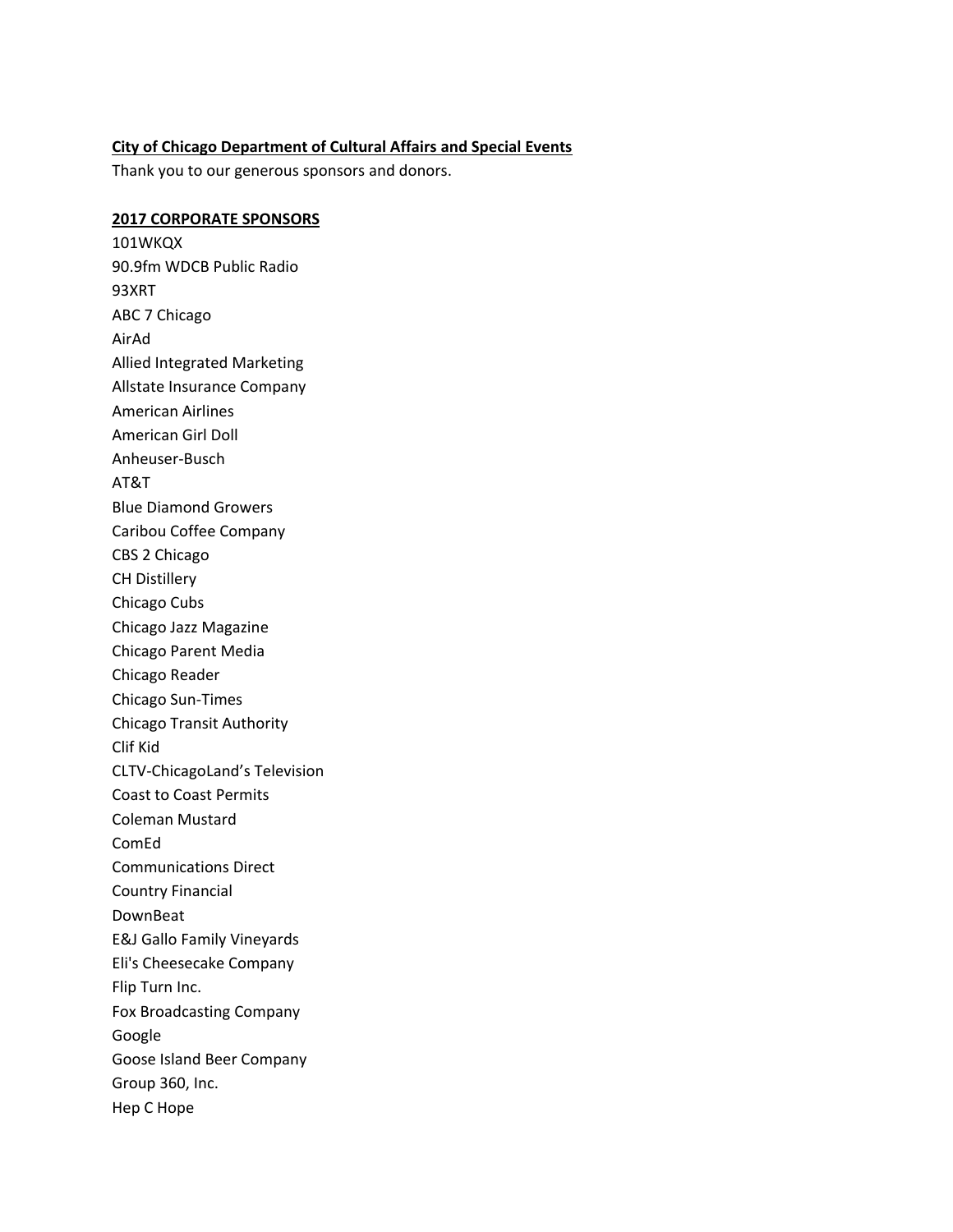Hills Bros Coffee Hyatt Regency McCormick Place iHeart Radio Chicago Illinois Lottery InterPark LLC Jackson Convention & Visitors Bureau Kalahari Resorts & Conventions KPMG Women's PGA Championship Lifeway Foods, Inc. M & M Graphics LLC Marie Brizard Wine and Sprits Americas Metro PCS Millennium Garages National Museum of Mexican Art NCAA Frozen Four Oak Street Health Riboli Family Wines Rosa's Lounge Ruido Company LLC SC Johnson Windex Shell Oil Products U.S. Shoreline Sightseeing Smithfield Foods, Inc. Southwest Airlines St. Louis CVB Starbucks Corporation Talenti Gelato e Sorbetto The Art Institute of Chicago The Boeing Company The Loop 97.9 tronc, Inc. Universal Beauty Products Univision Chicago Humana K‐HiTS L.L.Bean Lyft Oracle PepsiCo RedEye USAA VRAI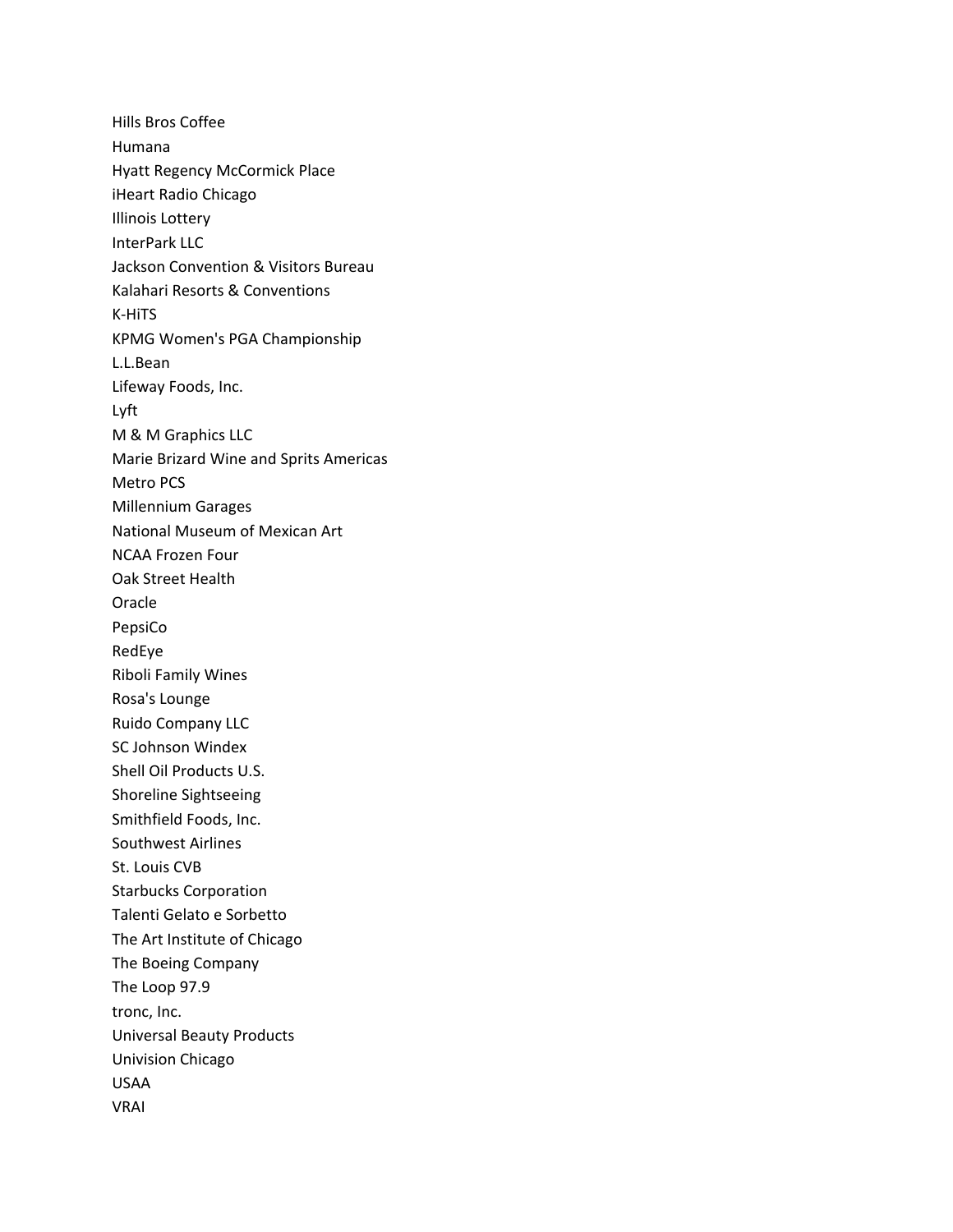WBBM Newsradio 780 and 105.9FM WBEZ Sound Opinions WLS FM 94.7 WLS‐AM 890 WGN‐Television

## **2017 FOUNDATION, GOVERNMENT AND PRIVATE SUPPORT**

Coming soon

## **2017 IN‐KIND SUPPORT**

 Accenture LLP Center Stage Korea Chinese Ministry of Culture Choose Chicago Columbia College Chicago Consulate General of India in Chicago Consulate General of the People's Republic of China in Chicago DePaul University Event Creative Frost Lighting Co. of IL Hyde Park Jazz Festival Illinois Institute of Technology ‐ Institute of Design Inspired Catering Irish American Heritage Center J&L Catering Kalapriya Center for Indian Performing Arts Le Sardine Leo Burnett Millennium Park Foundation National Museum of Mexican Art Navy Pier People's Music School Power Tower, Inc Quebec Government Office in Chicago Reva & David Logan Center for the Arts Segundo Ruiz Belvis Cultural Center Simple Truth Southern Exposure; Performing Arts of Latin America a program of MAAF in partnership with the NEA Steinway & Sons Chicago The Recording Academy – Chicago Chapter The Trust for Public LandSilverIP